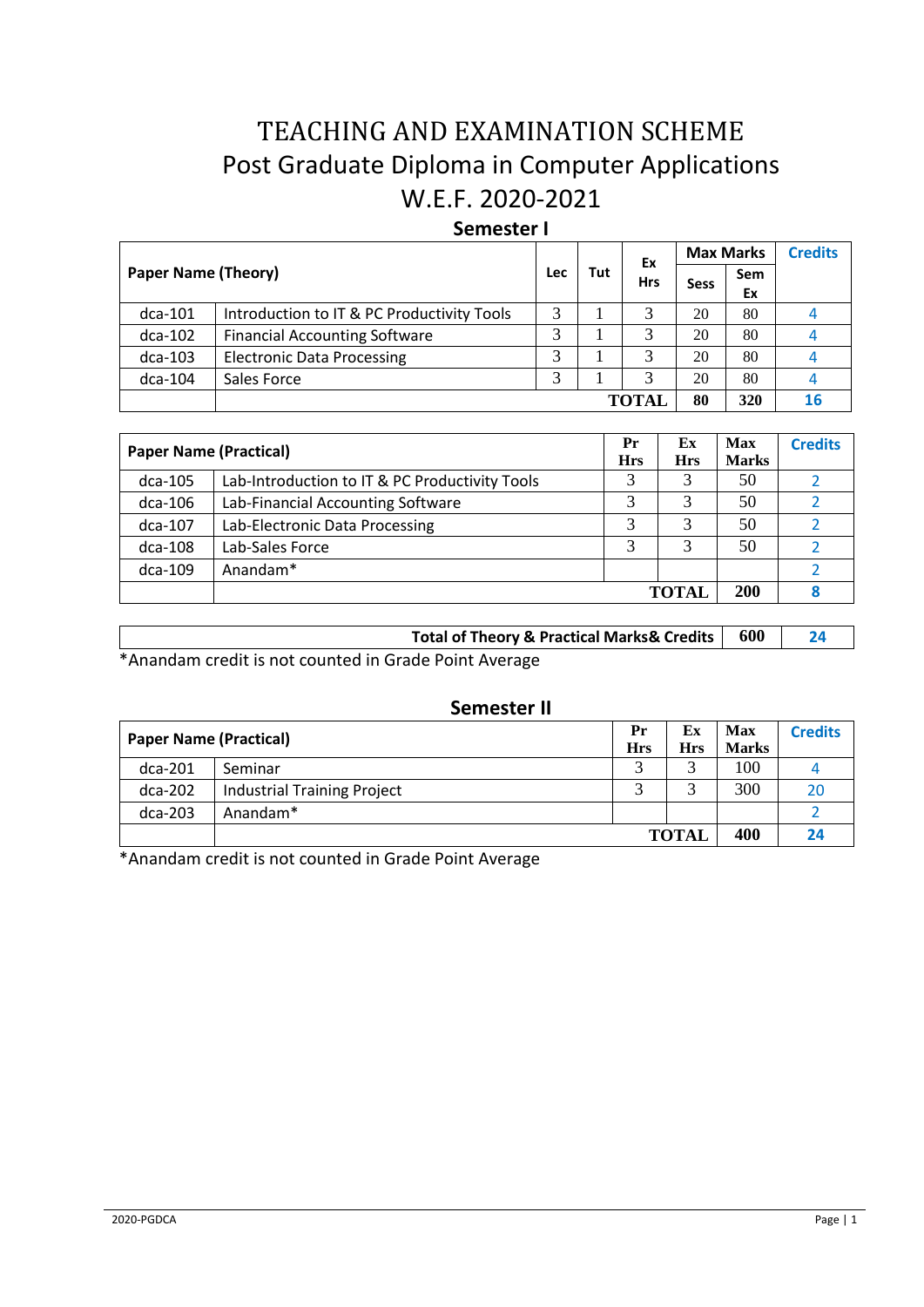# **SCHEME FOR PGDCA EXAMINATION**

# **Theory:**

The examination paper will consist of 10 questions out of which any 5 questions tobe attempted.

## **Sessional:**

There will be sessional (internal assessment) of 20 marks conducted by the department.

# **Practical & Projects:**

Practical exams shall be conducted by one internal and one external examiner of a batch of 40 students in a day.

Duration of Practical exam is 3 hours.

A Laboratory Exercise File should be prepared by each student for each practical paper and should be submitted during practical examinations.

Practical of 50 marks distribution is as under:

- a. 30 marks for practical examination exercise for 3 questions
- b. 10 marks for Viva-voce
- c. 10 marks for Laboratory Exercise File

The Project Report work shall be assessed by one internal and one external examiner of a batch of 20 students in a day. The Project work should be allotted to a group of maximum 3 students and a copy of the project should be submitted to the **University**.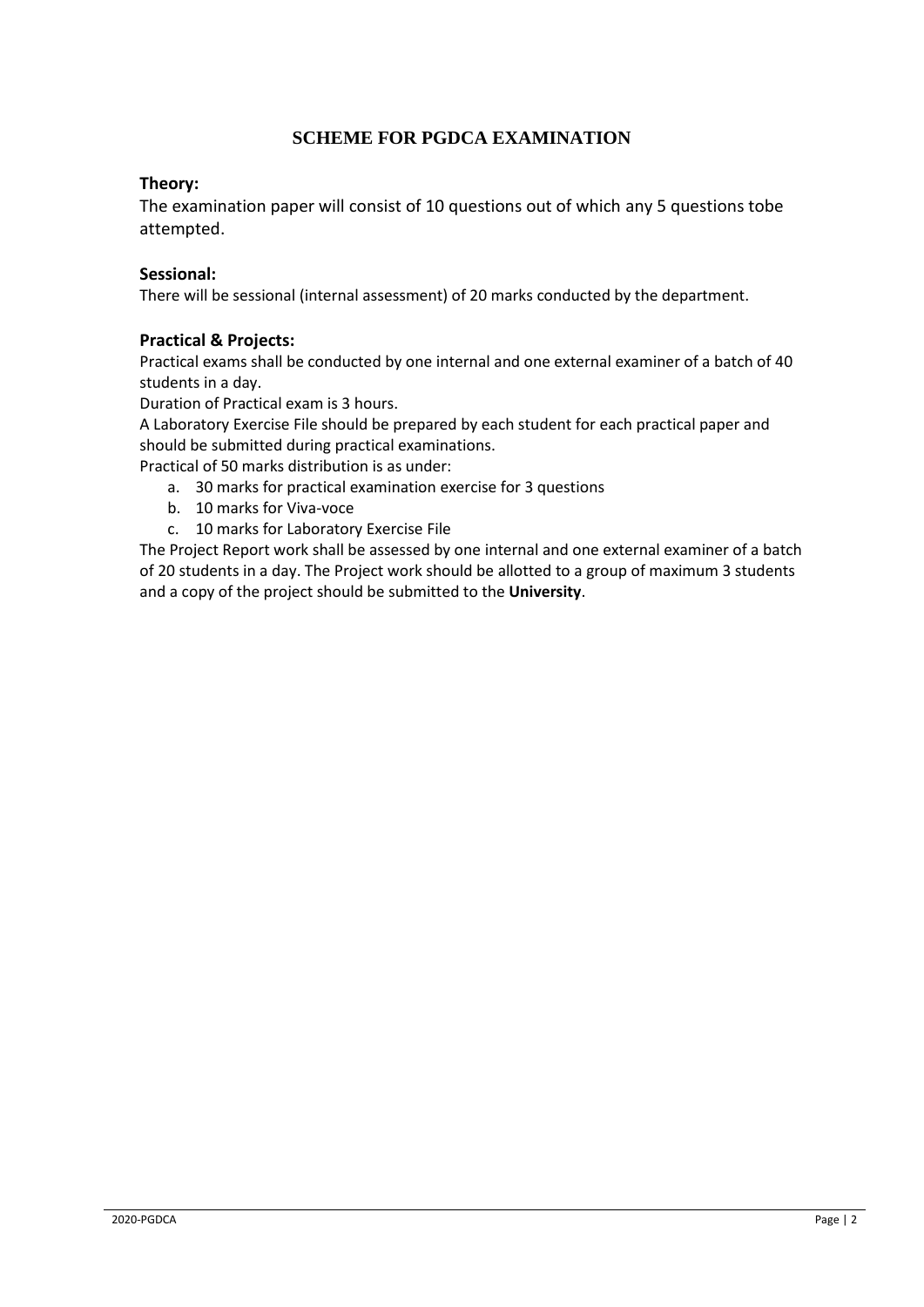# **SCHEME FOR PGDCA EXAMINATION**

The examination for the Post Graduate Diploma in Computer Applications (PGDCA) will consist of one part. The examination shall consist of (a) Theory papers (b) Laboratory/ Practical work and project work. Candidates will be required to pursue a regular, full time course of study at the affiliated college for a period of one academic year in order to be eligible for appearing in the examination.

Eligibility: A candidate seeking admission to the PGDCA shall be required to possess a Bachelor's degree in any discipline with 40% marks in aggregate.

Examination:

- 1. A candidate who completes a regular course of study for one academic year shall be eligible to appear in PGDCA examination.
- 2. There shall be 10 papers (4theory, 4 practical, 1 Seminar and 1 Industrial training project as practical) of 1000 marks. Apart from the 10 papers there shall be 1 practical paper of *Anandam* in each semester. Theory paper shall be of 3 hours duration having 100 marks. Out of 100 marks 20 marks shall be considered as internal assessment based on internal test and seminars and 80 marks will be of examination as determined by the University. The practical shall be of 50 marks assessed by external examiner and the Industrial Training project work shall be of 300 marks based on project presentation and viva-voce, assessed by external examiner. The seminar shall be of 100 marks based on presentation and viva-voce, assessed by external examiner.
- 3. For passing a candidate shall have to secure at least 25% marks in each course (theory paper, sessional and practical work separately) and 36% marks in the aggregate in all the courses.
- 4. Due paper(s) will be applicable if a candidate obtains 36% marks in aggregate and fails in not more than three (3) papers (theory). Due paper(s) will be held along with the examination of the next year. The chance of due paper(s) will be given only 3 times.
- 5. Wherever a candidate appears at for a due paper examination he/she will do so according to the syllabus in force.
- 6. A candidate not appearing at any examination/absent in any paper of term end examination shall be deemed as fail.
- 7. A candidate will be placed in First Division if he/she secures 60% or more marks in aggregate in all the courses and in second division if he/she secures 50% or more marks but less than 60% marks in aggregate in all the courses.

a. Where the candidate secures at least 36% marks in aggregate of all the courses he /she shall be deemed to have passed in each such course in which he/she has secured at least 25% marks.

- b. Where the candidate fails to secure 36% marks in aggregate of all the courses he/she shall be deemed to have passed in each such course in which he/she has secured at least 25% marks.
- c. If a candidate fails or does not appear in more than 50% of the courses prescribed for the examination he/she may be allowed to appear at a subsequent examination subject to the condition that he/she will have to appear and pass in all the courses.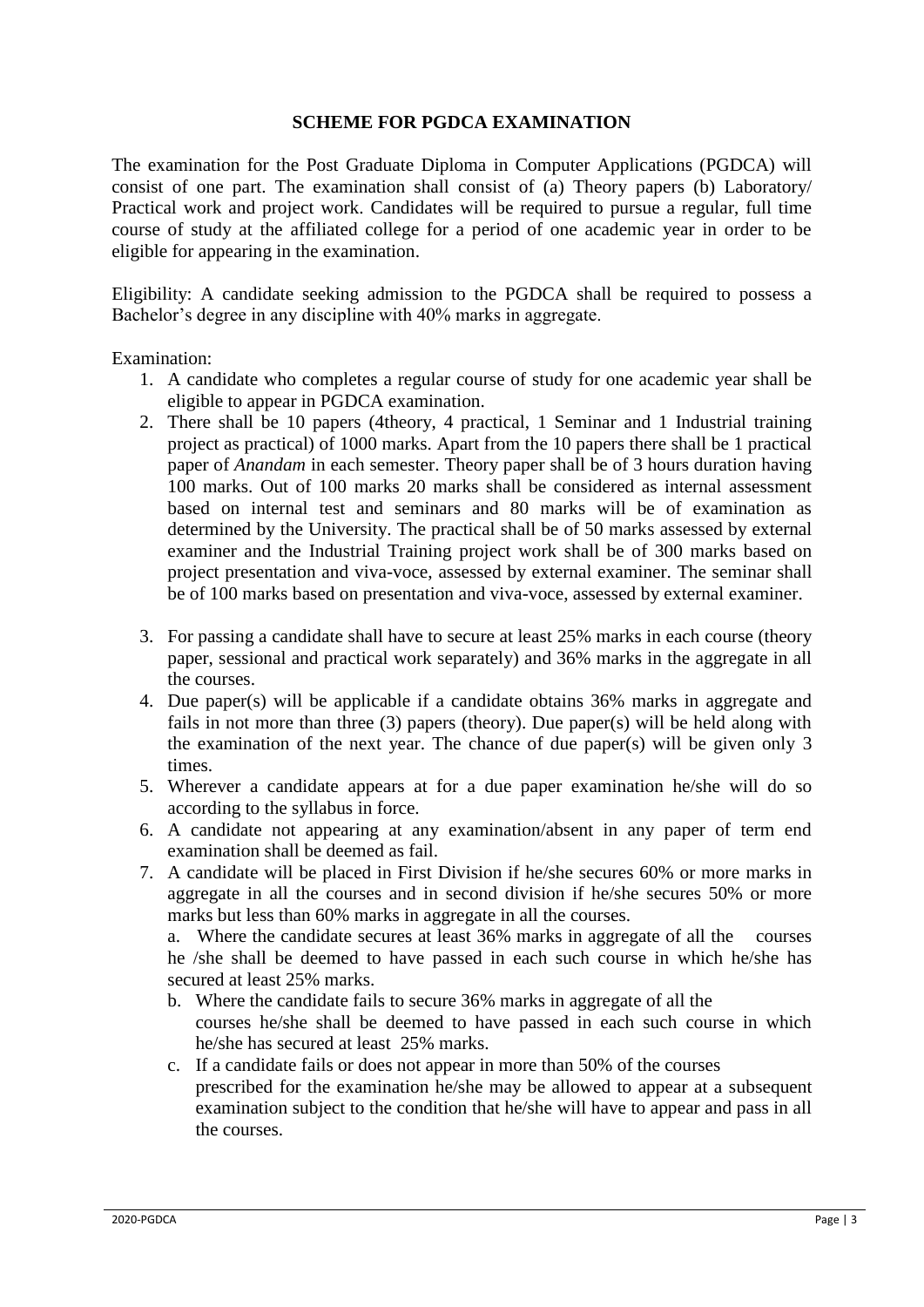Provided that if a candidate clears any course after a continuous period of two years since he/she was admitted to the PGDCA then for the passing marks i.e. 25% marks shall be taken into account in the case of such course(s).

Provided further that in case where a candidate requires more than 25% marks in order to reach the requisite minimum aggregate as many marks, out of those actually secured by him/her will be taken into account as would enable him/her to make up the deficiency in the requisite minimum aggregate marks.

Candidates reappearing at an examination in a subsequent year shall be examined in accordance with the scheme and syllabi in force and shall be entitled to the award of the degree of year in which they clear the last failing/unclear paper.

The grace marks shall be given up to 1% of the total aggregate marks of theory and practical of that semester in maximum one paper.

#### **Anandam Curriculum:**

The Anandam curriculum aims to instill the joy of giving in young people, turning them into responsible citizens who will build a better society.

- 1. Students will be expected to
	- Do at least one act of individual service each day
	- Record this act of service in a dedicated Register/Personal Diary (PD)
	- Share this Register/Personal Diary in the 30-minute Anandam time slot dedicated by the college
	- Undertake one group service project or 64 hours every term (outside college hours)
	- Upload the report on the group project on the Anandam platform
	- Participate in a sharing and presentation on the group service in the discussion sessions held once a month
- 2. Inputs from the College
	- Faculty will review every student's Register/PD to see it they recorded an act of goodness for that day
	- The act of goodness will not be evaluated just if it was recorded or not
	- The faculty will mentor the group service projects. They will strive to mobilize the required resources and support for the group service projects.
	- Mentos to guide and review the student's activities on a regular basis
	- There will be one Anandam coordinator to monitor the program in every college/university/teaching unit
- 3. Evaluation

In order to be eligible for the credits, the students are expected to complete a minimum of 32 entries (40%) per semester/in six months in their Register/Personal Diaries. In order to be eligible for the special awards, all the group members are expected to have completed a minimum of 48 entries (60%) per semester/in six months of the same.

Time available per semester:

- Register/Personal Diary: A minimum of 32 entries (40%) and a maximum of 80.
- Project Participation: 2 hours X 8 days X 4 months = 64 hours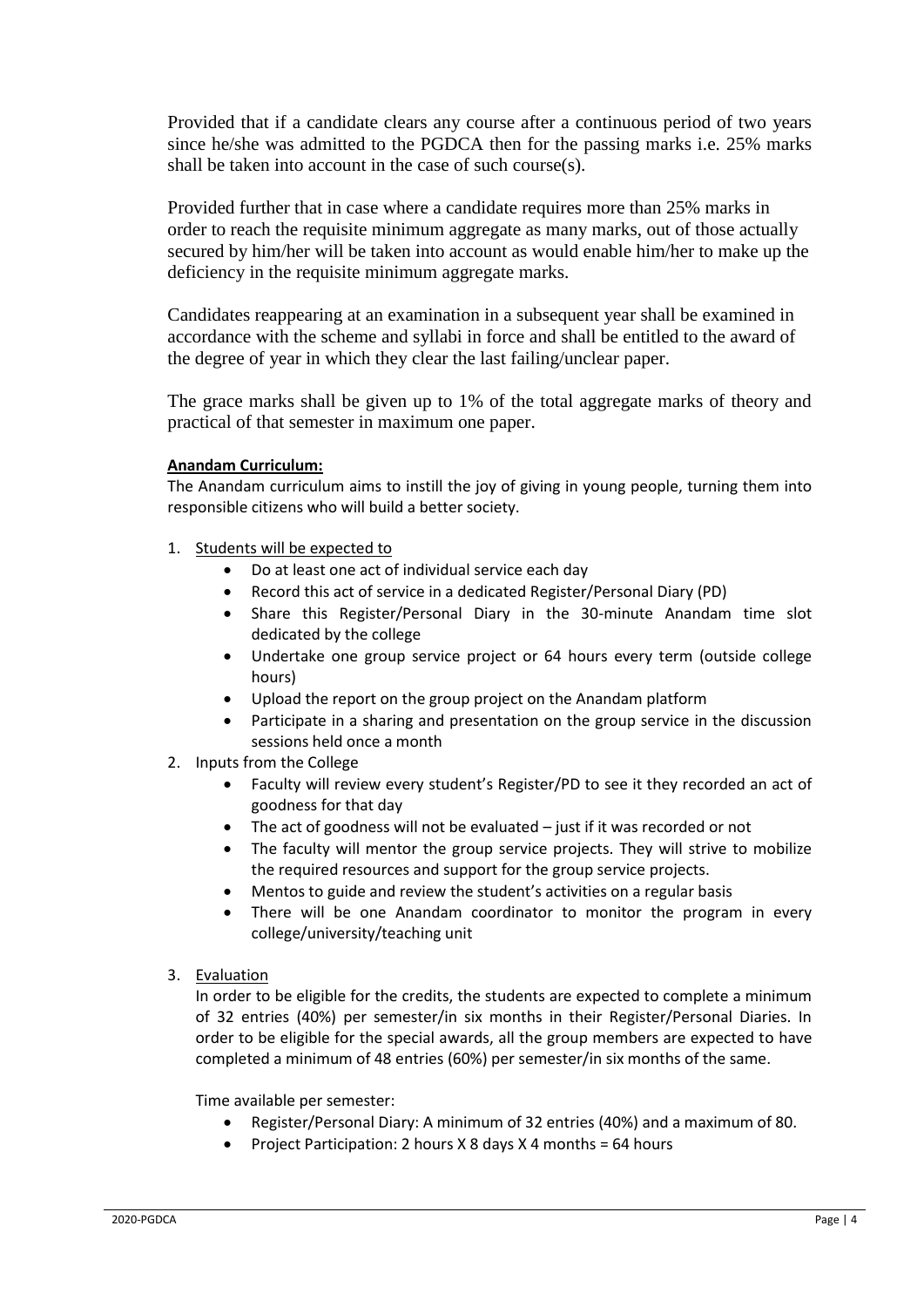|                    | Project 1 (Semester 1)       | Project 2 (Semester 2)      |
|--------------------|------------------------------|-----------------------------|
| <b>Two Credits</b> | Total: 64 hours              |                             |
|                    | Grading                      |                             |
|                    | $=$ 32 hours: C grade        |                             |
|                    | $>32$ to $\leq$ 44: B grade  |                             |
|                    | $>44$ to $\leq$ 54: A grade  |                             |
|                    | $>54$ to $\leq 64$ : O grade |                             |
| <b>Two Credits</b> |                              | Total: 64 hours             |
|                    |                              | Grading                     |
|                    |                              | $=$ 32 hours: C grade       |
|                    |                              | $>32$ to $\leq$ 44: B grade |
|                    |                              | >44 to <= 54: A grade       |
|                    |                              | $>54$ to $<= 64$ : O grade  |

The grading awarded to a student will be shown in mark sheet but will not be considered in the overall percentage of the semester.

Grade Points awarded in the mark sheet based on marks obtained in theory and practical

| Grade | Mark m out of 100 | <b>Grade Points</b> | Grade | Mark m out of 100 | <b>Grade Points</b> |
|-------|-------------------|---------------------|-------|-------------------|---------------------|
| $O+$  | $m \geq 95$       | 10                  |       | $36 \le m < 45$   |                     |
|       | $85 \le m < 95$   | 9                   |       | m < 36            |                     |
| А     | $75 \le m < 85$   | 8                   |       |                   |                     |
| B     | $65 \le m < 75$   |                     |       |                   |                     |
|       | $55 \le m \le 65$ | 6                   |       |                   |                     |
|       | $45 \le m < 55$   |                     |       |                   |                     |

### Award of Class

| <b>CGPA</b>  | <b>Class</b>       |
|--------------|--------------------|
| CGPA < 4     | Fail               |
| 4 < CGPA < 5 | Pass               |
| 5 < CGPA < 6 | II Class           |
| 6 < CGPA < 7 | I Class            |
| CGPA > 7     | <b>Distinction</b> |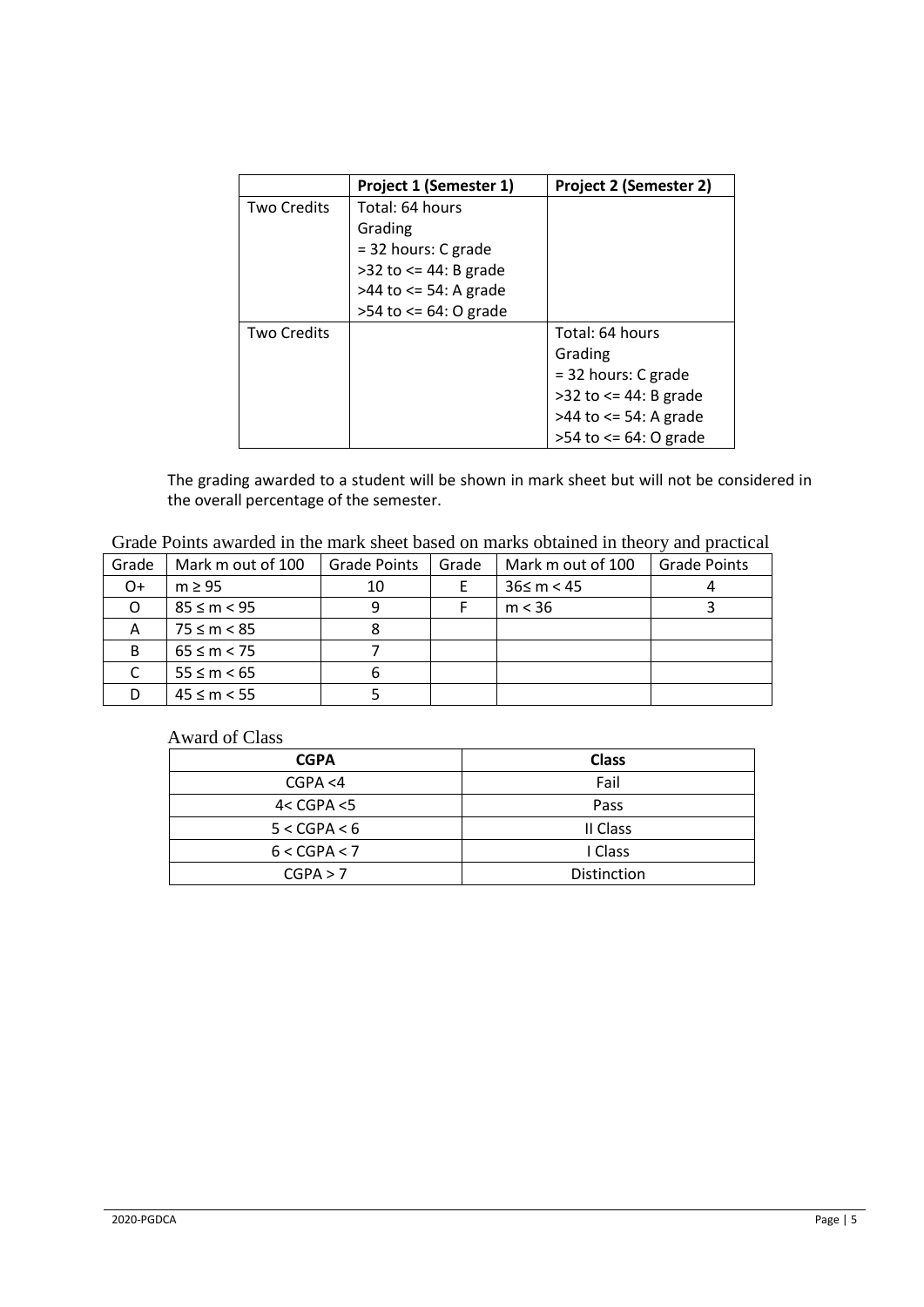#### **dca-101 Introduction to IT & PC Productivity Tools**

Introduction to Computer: Definition, characteristics, classification of computers, analog computers, digital computers, hybrid computers, classifications of computers on the basis of size and speed, different types of computer generations of computers.

Computer Keyboard, pointing devices, mouse, track ball, touch pad, joysticks, touch-sensitive screens, pen based systems, digitizer, data scanning devices, optical recognition systems, barcode readers, optical mark readers, optical scanners, drum scanners, hand scanner, flatbed scanner, web camera, game pad, digital camera

Hard copy devices: Printer, impact printers, daisy wheel, dot matrix printer, line printer, chain printers, comb printers, non-impact printers, DeskJet, inkjet printers, laser printer, thermal transfer printer, barcode printers.

Computer display, introduction memory, classifications, random-access memory, volatile memory, non-volatile memory, flash memory, read-only memory, secondary memory, the cache memory, auxiliary storage memory, memory hierarchy, storage devices, magnetic tape, magnetic disk, floppy disk, hard disks, CD, DVD, magneto optical.

Introduction to MS Word, creating, editing, formatting and printing documents and other features of MS Word.

Introduction to MS Excel, creating work sheets, editing, formatting worksheets, working with cell range, formulae and functions, graphs.

Introduction to MS Power Point, creating, editing slides and frames, OLE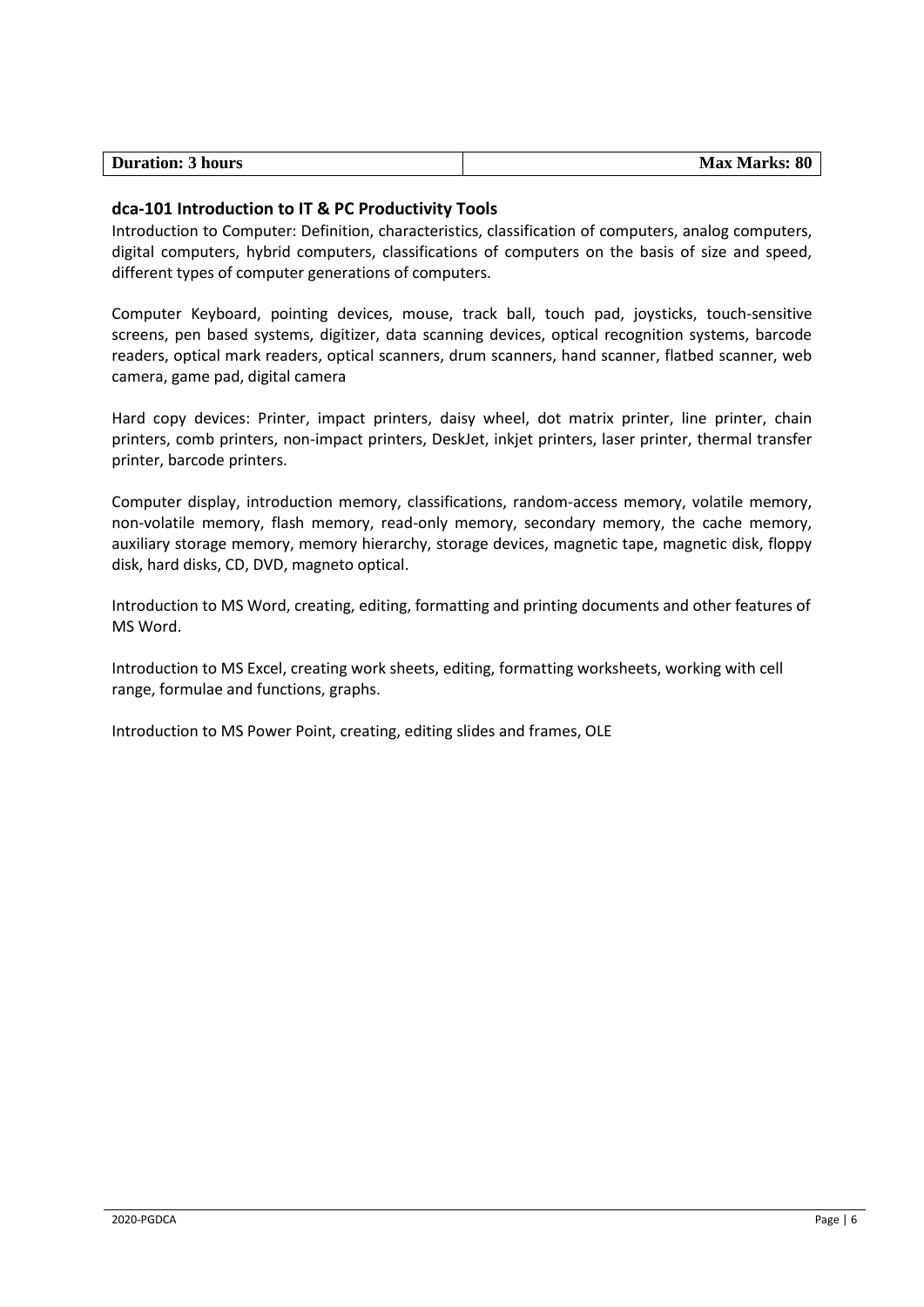| <b>Duration: 3 hours</b> | <b>Max Marks: 80</b> |
|--------------------------|----------------------|

#### **dca-102Financial Accounting Software**

Fundamentals of Accounting - Accounting Terms Accounting Assumptions, Concepts and Principles, Concepts, Principles, Types of Accounts, Double entry system for book keeping, Mode of accounting.

Journalising and Posting of Transaction – Recording of Business Transactions, Ledger, Trial Balance, Subsidiary Books & Control Accounts, Financial Statements.

Maintaining Chart of Accounts in Tally ERP 9 – Getting Started with Tally ERP 9, Company Creation, Company Features and Configurations, Chart of Accounts, Ledger, Group.

Fundamentals of Inventory Management – Creating Inventory Masters, Creation of Stock Group, Creation of Unit of Measure, Creation of Stock Item, Creation of Godown.

Recording Day to Day Transactions- Recording Transactions in Tally ERP 9, Accounting Vouchers, Inventory Vouchers.

Accounts Receivable and Payable Management

Maintaining Bill-wise Details, Activation of Maintaining Bill-wise Details Feature. Banking Features - Setting up Banking Features, Cheque Management, Bank Reconciliation

Deposit Slip Payment Advice, Managing of Post-dated Cheques.

Allocation and Tracking of Expenses and Incomes- Cost Centre and Cost Categories

MIS Reports - Advantages of Management Information Systems, Types of MIS Reports in Tally ERP 9, MIS Reports in Tally.ERP 9.

Storage and Classification of Inventory- Godown Management, Activating Godown, Creating a Godown, Stock Category, Movements of Goods in Batches/Lots - Batch wise details, Stock Valuation Methods.

Management of Purchase and Sales Cycles - Purchase Order Processing, Sales Order Processing Price Levels and Price Lists - Activating Price Lists and Defining of Price Levels, Creation of Price List, Using Price List, Revise Price List.

Manufacturing Process – Activating of Bill of Materials, Auto Listing of Components Using Bill of Materials, Accounting of Manufacturing Process in Tally ERP 9, Transferring of Manufactured Goods from Storehouse to Showroom

Goods and Services Tax – Introduction to GST, Getting Started with GST (Goods), Advance adjustments and Entries (Goods), Getting Started with GST (Services), Advance adjustments and Entries (Services).

Securing Financial Information – Security Control, Password Policy, Tally Vault Password Data Management and Financial Year End Process- Backup and Restore , Export and Import of Data, Printing Reports, Managing of Data during Financial Year End Process, Important Pre-Split Activity, Splitting of Data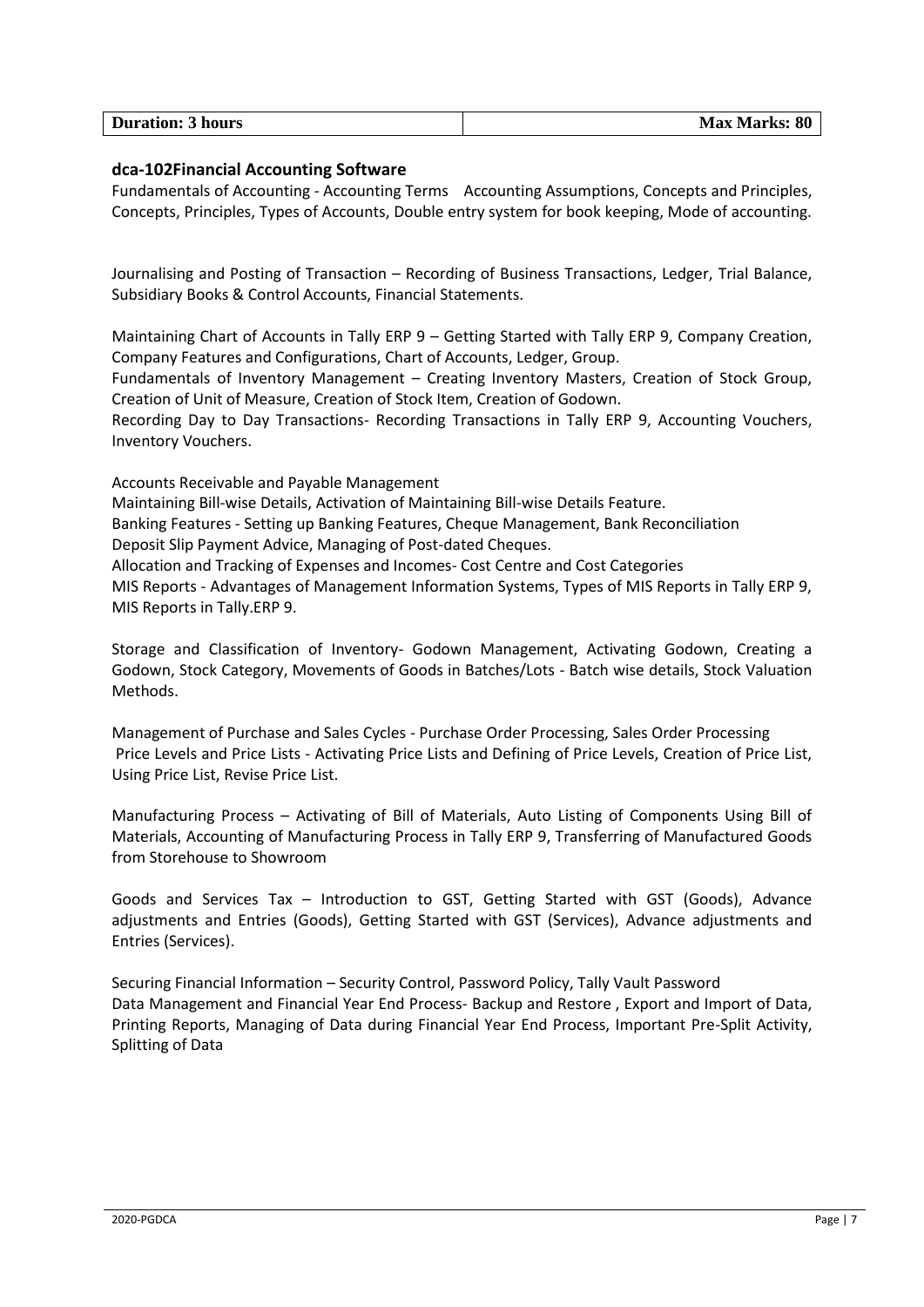| <b>Duration: 3 hours</b> | <b>Max Marks: 80</b> |
|--------------------------|----------------------|
|                          |                      |

#### **dca-103 Electronic Data Processing**

Concept of system, conventional file system, object of database systems, data abstraction, data definition language, data manipulation language, database administrator. Database design stages, database model, database system architecture.

Entity relationship model, entities and entity sets their relationship, mapping constraints.

Create a Table in MS Access -Data Types, Field Properties, Fields names, types, properties, default values, format, caption, validation rules Data Entry Add record delete recode and edit text Sort, find/replace, filter / select, re-arrange columns, freeze columns. Edit a Tables- copy, delete, import, modify table structure find replace.

Setting up Relationships- Define relationships, add a relationship, set a rule for Referential Integrity, change the join type, delete a relationship, save relationship Queries & Filter –difference between queries and filter, filter using multiple fields AND, OR, advance filter Queries create Query with one table, fiend record with select query, find duplicate record with query, find unmatched record with query, run query, save and change query.

Introduction to Forms Types of Basic Forms: Columnar, Tabular, Datasheet, Main/Sub forms, adding headers and footers, add fields to form, add text to form use label option button, check box, combo box, list box Forms Wizard, Create Template.

Introduction to Reports, Types of Basic Reports: Single Column, Tabular Report Groups/Total, single table report multi table report preview report print report, Creating Reports and Labels, Wizard